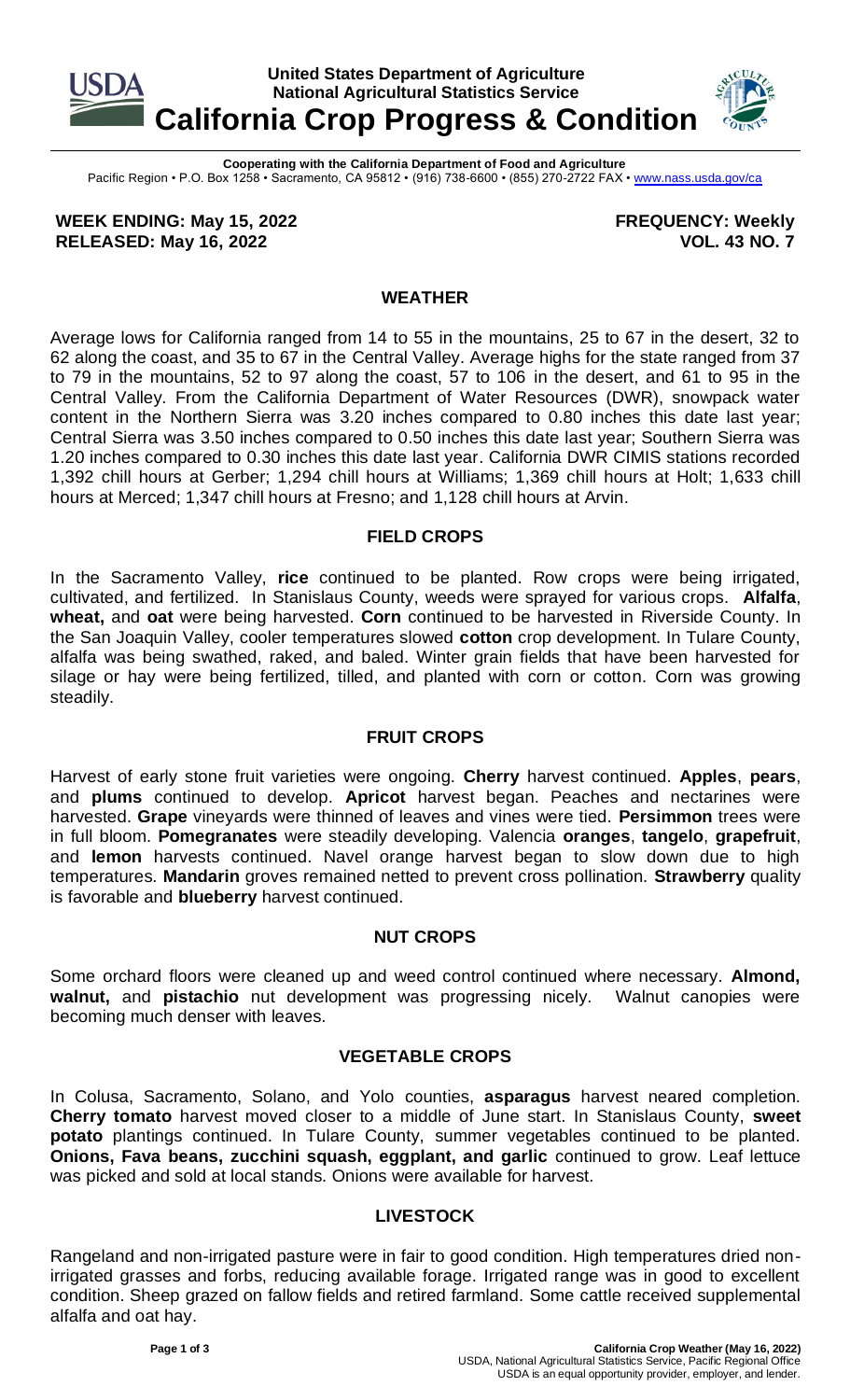**NOTICE:** USDA NASS has changed the base temperature used to calculate growing degree days (found in the table below) from 60 °F to 50 °F.

| <b>CALIFORNIA CROP WEATHER - WEEK ENDING MAY 15, 2022</b> |                                       |                                          |           |                                                                    |                                |                                  |                            |                                   |                            |                               |                             |
|-----------------------------------------------------------|---------------------------------------|------------------------------------------|-----------|--------------------------------------------------------------------|--------------------------------|----------------------------------|----------------------------|-----------------------------------|----------------------------|-------------------------------|-----------------------------|
|                                                           | <b>TEMPERATURE</b>                    |                                          |           | <b>GROWING</b><br><b>DEGREE DAYS</b><br>AT 50 °F BASE <sup>1</sup> |                                | <b>RAIN</b><br>DAYS <sup>2</sup> | PRECIPITATION <sup>3</sup> |                                   |                            |                               |                             |
| <b>STATIONS</b>                                           | Average                               |                                          |           |                                                                    | This<br>Year                   | Normal<br>Year <sup>4</sup>      | This<br>Season             | This<br>Week                      | This<br>Season             | Normal<br>Season <sup>4</sup> | Normal<br>Year <sup>4</sup> |
|                                                           | for Week<br>Ending<br>May 15,<br>2022 | Departure<br>from<br>Normal <sup>4</sup> | High      | Low                                                                | Jan 1 -<br>May 15,<br>2022     | Jan 1 -<br>May 15,<br>2022       | Oct 1 -<br>May 15,<br>2022 | Week<br>Ending<br>May 15,<br>2022 | Oct 1 -<br>May 15,<br>2022 | Oct 1 -<br><b>May 15</b>      | Oct 1 -<br>Sept 30          |
|                                                           |                                       | - - Degrees Fahrenheit - -               |           |                                                                    | - - Number - -<br>- - Days - - |                                  |                            | - - Inches of Precipitation - -   |                            |                               |                             |
| <b>North Coast</b>                                        |                                       |                                          |           |                                                                    |                                |                                  |                            |                                   |                            |                               |                             |
| Eureka WFO                                                | 52                                    | $-1$                                     | 62        | 36                                                                 | 136                            | 90                               | 98                         | 0.53                              | 24.14                      | 37.92                         | 40.61                       |
| Ukiah                                                     | 56                                    | -6                                       | 84        | 36                                                                 | 600                            | 484                              | 60                         | 0.03                              | 19.06                      | 33.77                         | 35.07                       |
| Santa Rosa                                                | 56                                    | $-4$                                     | 86        | 32                                                                 | 603                            | 487                              | 58                         | 0.06                              | 25.52                      | 32.73                         | 34.00                       |
| Napa State Hospital                                       | 57                                    | -3                                       | 82        | 32                                                                 | 476                            | 465                              | 46                         | 0.00                              | 17.73                      | 19.56                         | 20.36                       |
| <b>Central Coast</b>                                      |                                       |                                          |           |                                                                    |                                |                                  |                            |                                   |                            |                               |                             |
| San Francisco                                             | 57                                    | $-3$                                     | 70        | 47                                                                 | 792                            | 725                              | 42                         | 0.00                              | 18.13                      | 19.18                         | 19.77                       |
| San Jose                                                  | 59                                    | -3                                       | 81        | 41                                                                 | 921                            | 807                              | 32                         | 0.00                              | 7.30                       | 13.02                         | 13.58                       |
| Salinas                                                   | <b>NA</b>                             | ΝA                                       | NA        | NA                                                                 | <b>NA</b>                      | 697                              | NA                         | <b>NA</b>                         | <b>NA</b>                  | 12.25                         | 12.66                       |
| Monterey                                                  | 56                                    | $-1$                                     | 71        | 44                                                                 | 807                            | 647                              | 39                         | 0.00                              | 10.63                      | 15.77                         | 16.36                       |
| Paso Robles                                               | 61                                    | $-2$                                     | 93        | 37                                                                 | 780                            | 554                              | 24                         | 0.00                              | 8.72                       | 11.84                         | 12.24                       |
| <b>Sacramento Valley</b>                                  |                                       |                                          |           |                                                                    |                                |                                  |                            |                                   |                            |                               |                             |
| Redding                                                   | 61                                    | -6                                       | 92        | 37                                                                 | 1,006                          | 721                              | 53                         | 0.07                              | 17.96                      | 31.20                         | 33.70                       |
| <b>Red Bluff</b>                                          | 62                                    | $-5$                                     | 91        | 38                                                                 | 1,017                          | 744                              | 43                         | 0.05                              | 11.98                      | 21.75                         | 23.25                       |
| Orland                                                    | <b>NA</b>                             | ΝA                                       | <b>NA</b> | NA                                                                 | <b>NA</b>                      | 753                              | ΝA                         | <b>NA</b>                         | <b>NA</b>                  | 20.10                         | 21.52                       |
| Oroville                                                  | 63                                    | $-4$                                     | 93        | 43                                                                 | 1,079                          | 819                              | 46                         | 0.40                              | 16.78                      | 24.60                         | 25.84                       |
| Marysville                                                | 62                                    | $-4$                                     | 95        | 35                                                                 | 873                            | 738                              | 40                         | 0.04                              | 8.21                       | 19.20                         | 20.21                       |
| Sacramento                                                | 61                                    | -4                                       | 90        | 37                                                                 | 839                            | 684                              | 41                         | 0.09                              | 13.76                      | 17.32                         | 18.10                       |
| San Joaquin Valley                                        |                                       |                                          |           |                                                                    |                                |                                  |                            |                                   |                            |                               |                             |
| Stockton                                                  | 62                                    | $-5$                                     | 91        | 37                                                                 | 934                            | 873                              | 35                         | 0.00                              | 9.75                       | 13.01                         | 13.53                       |
| Modesto                                                   | 62                                    | -5                                       | 88        | 42                                                                 | 913                            | 886                              | 33                         | 0.00                              | 9.00                       | 11.75                         | 12.34                       |
| <b>Merced Macready</b>                                    | 63                                    | -4                                       | 93        | 40                                                                 | 907                            | 758                              | 28                         | 0.00                              | 7.45                       | 11.41                         | 11.87                       |
| Madera                                                    | 62                                    | -5                                       | 94        | 37                                                                 | 867                            | 851                              | 21                         | 0.00                              | 2.28                       | 10.38                         | 10.86                       |
| Fresno                                                    | 65                                    | -4                                       | 94        | 45                                                                 | 1,238                          | 982                              | 24                         | 0.00                              | 6.30                       | 10.48                         | 11.05                       |
| Lemoore                                                   | 62                                    | -6                                       | 95        | 36                                                                 | 977                            | 847                              | 20                         | 0.00                              | 4.03                       | 6.95                          | 7.23                        |
| Visalia                                                   | 64                                    | -3                                       | 92        | 41                                                                 | 1,071                          | 839                              | 26                         | 0.00                              | 7.23                       | 9.97                          | 10.37                       |
| <b>Bakersfield</b><br><b>Cascade Sierra</b>               | 64                                    | $-6$                                     | 92        | 43                                                                 | 1,224                          | 1,115                            | 20                         | 0.00                              | 5.41                       | 6.16                          | 6.40                        |
| Alturas                                                   |                                       |                                          | 78        |                                                                    |                                |                                  | 58                         |                                   |                            |                               |                             |
| <b>Mount Shasta</b>                                       | 44                                    | -8                                       |           | 14                                                                 | 29                             | 17                               | 71                         | 0.14                              | 6.67                       | 9.43                          | 11.72                       |
| <b>Blue Canyon</b>                                        | 48<br>45                              | -6<br>$-7$                               | 79<br>71  | 22<br>25                                                           | 104<br>193                     | 53<br>21                         | 60                         | 0.31<br>0.74                      | 18.32<br>62.83             | 34.41<br>58.54                | 37.86<br>62.80              |
| Yosemite Valley                                           | <b>NA</b>                             | NA                                       | <b>NA</b> | <b>NA</b>                                                          | <b>NA</b>                      | 127                              | <b>NA</b>                  | <b>NA</b>                         | ΝA                         | 37.54                         | 40.65                       |
| <b>South Coast</b>                                        |                                       |                                          |           |                                                                    |                                |                                  |                            |                                   |                            |                               |                             |
| Santa Maria                                               | 56                                    | $-3$                                     | 86        | 37                                                                 | 740                            | 752                              | 25                         | 0.00                              | 7.81                       | 13.02                         | 13.42                       |
| Santa Barbara                                             | 62                                    | $\overline{c}$                           | 81        | 43                                                                 | 971                            | 820                              | 24                         | 0.00                              | 10.51                      | 16.87                         | 17.38                       |
| Oxnard                                                    | 59                                    | $-2$                                     | 81        | 43                                                                 | 1,110                          | 1,076                            | 24                         | 0.00                              | 11.62                      | 12.63                         | 13.05                       |
| Riverside                                                 | 68                                    | 1                                        | 97        | 45                                                                 | 1,689                          | 1,337                            | 22                         | 0.00                              | 4.83                       | 9.03                          | 9.48                        |
| Los Angeles                                               | 64                                    | $\mathbf{1}$                             | 81        | 51                                                                 | 1,573                          | 1,326                            | 26                         | 0.00                              | 10.18                      | 11.89                         | 12.33                       |
| San Diego                                                 | 63                                    | $-2$                                     | 81        | 49                                                                 | 1,325                          | 1,511                            | 27                         | 0.00                              | 6.08                       | 9.42                          | 9.87                        |
| <b>Southeast Interior</b>                                 |                                       |                                          |           |                                                                    |                                |                                  |                            |                                   |                            |                               |                             |
| Bishop                                                    | 55                                    | -7                                       | 93        | 25                                                                 | 464                            | 364                              | 12                         | 0.00                              | 4.76                       | 4.23                          | 4.87                        |
| Daggett                                                   | 67                                    | -6                                       | 98        | 45                                                                 | 1,418                          | 1,199                            | 9                          | 0.00                              | 1.09                       | 3.07                          | 3.80                        |
| Lancaster                                                 | 61                                    | $-5$                                     | 93        | 37                                                                 | 803                            | 641                              | 15                         | 0.00                              | 3.59                       | 6.45                          | 6.86                        |
| Thermal                                                   | 75                                    | $-3$                                     | 105       | 51                                                                 | 2,036                          | 1,956                            | 6                          | 0.00                              | 0.19                       | 2.38                          | 2.98                        |
| <b>Blythe</b>                                             | 77                                    | $-2$                                     | 106       | 56                                                                 | 2,201                          | 2,068                            | 5                          | 0.00                              | 0.28                       | 2.55                          | 3.58                        |
| Imperial                                                  | 75                                    | $-2$                                     | 106       | 49                                                                 | 2,081                          | 2,009                            | 2                          | 0.00                              | 0.06                       | 1.91                          | 2.39                        |

<sup>1</sup> Previously labeled as growing degree hours. The column title was corrected in the Sept 27, 2021 report. Additionally, degree days were previously calculated using a base of 60 degrees. The base temperature was changed to 50 degrees in the April 4, 2022 report. 2 Total number of days with precipitation events this season.

3 Rain or melted snow/ice.

4 Normal periods 1990-2020 used in departure from normal calculations.

Data retrieved from NOAA and NWS. Calculated by USDA NASS. All rights reserved.

#### **Reservoir Data from the California Department of Water Resources**

|                       |           |           | May 15, 2022           | This Date Last Year   |                |                        |
|-----------------------|-----------|-----------|------------------------|-----------------------|----------------|------------------------|
| <b>Reservoir</b>      | Capacity  | Storage   | Percent of<br>Capacity | Percent of<br>Average | <b>Storage</b> | Percent of<br>Capacity |
|                       | Acre Feet | Acre Feet | Percent                | Percent               | Acre Feet      | Percent                |
| Shasta Lake           | 4,547,300 | 1,823,997 | 40                     | 48                    | 2,143,779      | 47                     |
| Lake Oroville         | 3,537,400 | 1,941,551 | 55                     | 70                    | 1,427,639      | 40                     |
| <b>Trinity Lake</b>   | 2,443,800 | 749,334   | 31                     | 39                    | 1,297,713      | 53                     |
| New Melones Reservoir | 2,413,000 | 902.525   | 38                     | 60                    | 1,414,555      | 59                     |
| San Luis Reservoir    | 2,057,200 | 941,596   | 46                     | 61                    | 968,108        | 47                     |
| Don Pedro Reservoir   | 4,547,300 | 1,319,609 | 65                     | 83                    | 1,373,543      | 68                     |

Source[: cdec.water.ca.gov/reportapp/javareports?name=DLYHYDRO](https://cdec.water.ca.gov/reportapp/javareports?name=DLYHYDRO)